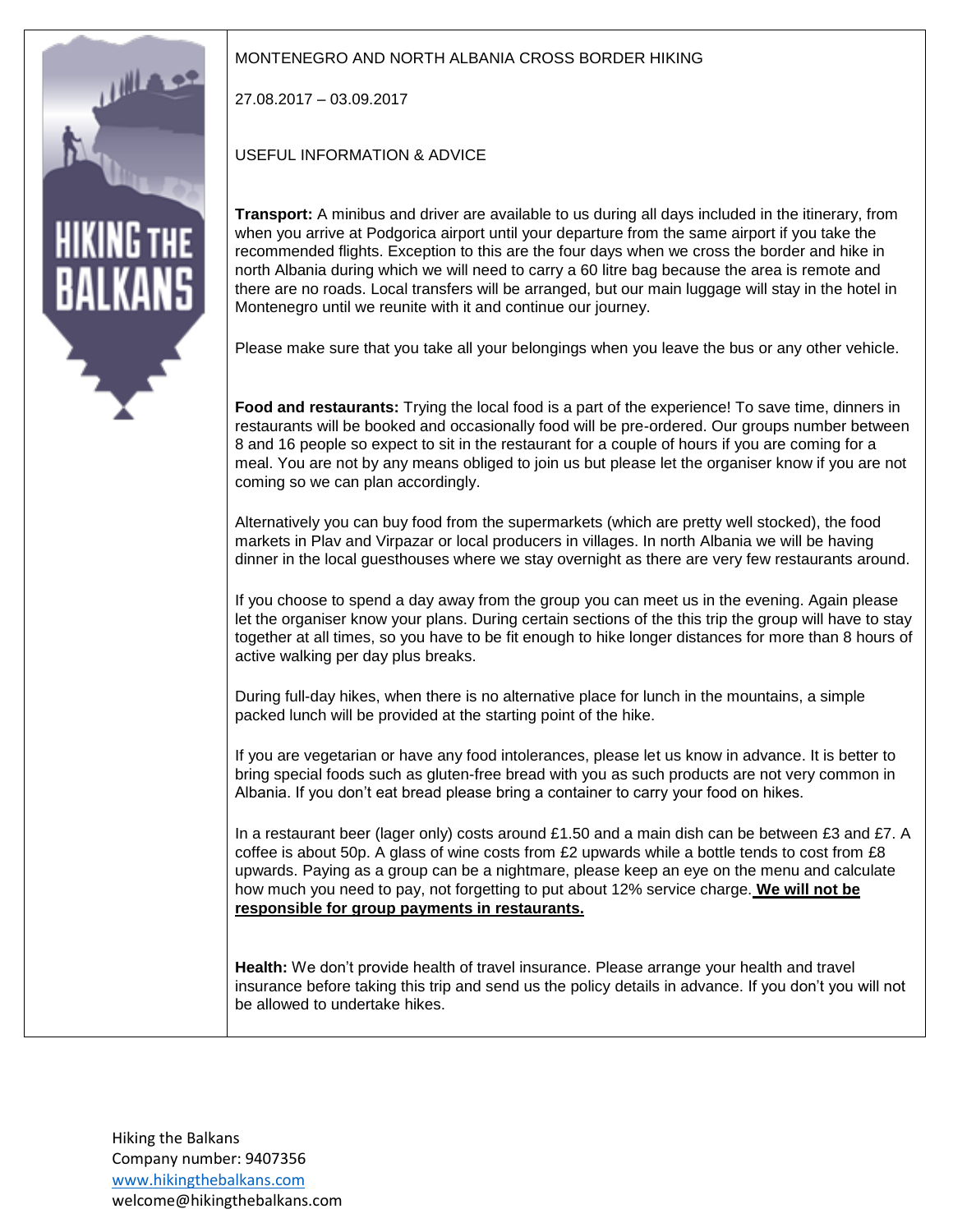To take part in the hikes you'll need hiking boots that support your ankles and waterproof jacket. Please do not assume that other kinds of shoes will do - bring proper boots.

Items such as pain killers, plasters and anti-histamines are sold by chemists and you are expected to buy your own. Medicines may have different names from in the UK or your home country or might not be available without a prescription (even if you can buy them over the counter at home), so if you are taking medication please bring it with you. Please inform the organiser or guide of any health issues such as allergies.

**Toilets:** During the hikes toilets are far and few between so you may need to use bushes. It is better to come prepared than be surprised, so bring wet wipes and hand disinfectants. Normally you would be expected to buy at least a coffee if you go to a restaurant to use their facilities.

**Weather:** The weather in the region is almost guaranteed sunshine in early September. The temperature in the cities will be around 20-35 degrees centigrade, but it will be much cooler in the mountains, so do bring a fleece and a waterproof jacket. The temperature of the Skadar Lake will be around 25 °**C** (77 °**F)**, at Plavsko Lake a bit less, while the mountain lakes and waterfalls are as cool as 10°**C** (50 °**F)**. Aside from hiking boots, please bring comfortable shoes for when we are not hiking as we'll also be walking around, doing site seeing and visiting restaurants.

**Crime:** The region is normally very safe, but it is advisable not to carry your passport with you when you go around town. We suggest that you scan a copy of your passport and email it to yourself in case you lose it. Do not display a large amount of bank notes especially when going to the local markets, as there may be pickpockets.

**Money:** The official currency in Montenegro is euro, so this is your opportunity to spend any leftover euro from previous trips.

Our accommodation and most of our food is prepaid during our stay in Albania, but you will still need some money.

The official currency in Albania is the Albanian Lek and £1 is about 150 ALL. You may want to inform your bank that you are travelling to the region, so they don't stop your card thinking that fraudsters have got hold of it.

**Hiking:** We'll have our first hike on Day 2 – after a 4 wheel drive to the village of Mramorje at 1850m and hike to Visitor summit at 2211m and then go back to Visitorsko lake at 1753m. From Day 3 to Day 7 we will have to carry bare necessities in our backpacks, so please consider taking a 60l backpack. We'll stay in guesthouses, there is no need to carry tents or sleeping bags. From Day 3 we also start our longer hikes: We will start from the village of Feratovicha, go via Bor summit and Qafa e Perslopit to Valbona valley in Albania. Although the distance is only 19km the ascent is 850 m and the total descent is 1650m which means over 8 hours of effective walking. We will walk just under the highest summit of Montenegro which is 2534 m. On the next day we will be hiking from Valbona valley to the village Theth for about 6 hours, the total ascent is 650m and descent is 1050m. Near the village there is a waterfall a part of the Grunas canyon, which will be a part of the trail the next day. We will continue to see the Blue Eye spring and Zi river, so there will be plenty opportunities for swimming. Please bring your swimming suits.

Hiking the Balkans Company number: 9407356 [www.hikingthebalkans.com](http://www.hikingthebalkans.com/) welcome@hikingthebalkans.com

HIKING T